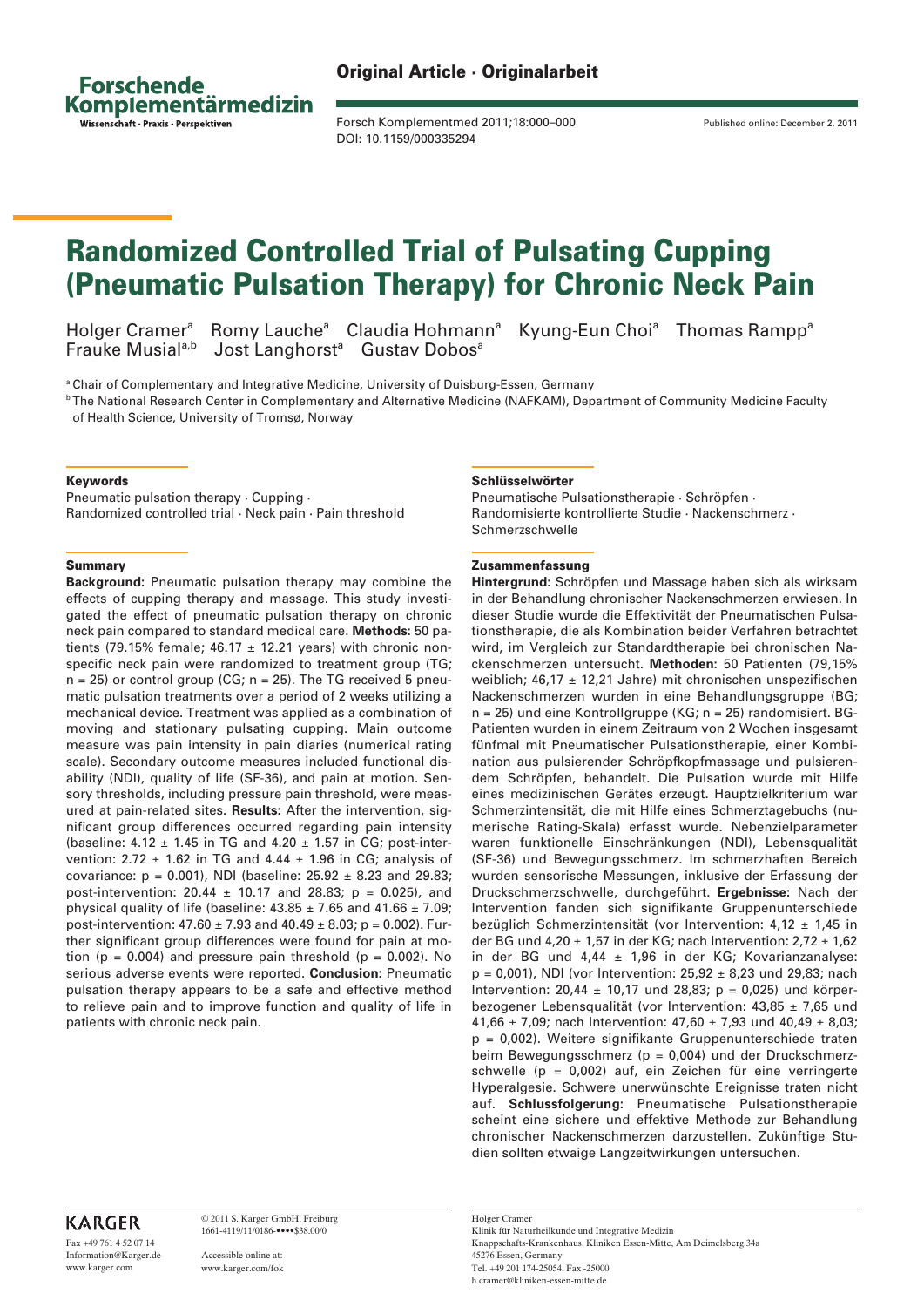## Introduction

## Neck pain is a common ailment in industrialized countries, afflicting about 40% of adults in a given year [1]. Each year about 10% of adults suffer from chronic neck pain [2], up to 11% of adults report that their activities are limited [3], and about 5% are significantly disabled by neck pain [4]. Thus, neck pain represents an important socioeconomic burden to society.

Degenerative changes of the cervical spine are poorly correlated with the severity of symptoms [5]. Rather, chronic neck pain is clearly associated with psychological [6, 7], social, and occupational factors [6, 8]. Thus, most patients are diagnosed as having nonspecific neck pain, which is not attributed to degenerative changes or injuries [9]. Stress, anxiety, and postural deficits cause increased muscle tonicity and pain, which individuals sustain by adopting relieving postures [10]. Chronic pain and muscle spasm may cause irritation of the local innervation and alter regional and central pain processing [11]. This may result in regional hypersensitivity to noxious stimuli such as pressure or heat [12, 13].

The standard treatment for patients with chronic neck pain is pain medication [14], but more than half of the patients seek complementary treatments [15]. However, there is limited evidence of effectiveness for complementary as well as for conventional treatments [16, 17]. Therapies involving exercises, manual therapy, or massage are most effective for patients with neck pain [16].

One complementary method used to treat musculoskeletal conditions is cupping. A method of traditional medicine widely used in Asian, Middle Eastern, and European countries, cupping utilizes a glass or bamboo cup or a mechanical device to create suction on the skin and underlying tissue [18]. With dry cupping the cups are applied to the intact skin, while with wet cupping the skin is incised before the cups are applied [18].

Wet cupping appears to be effective in treating low back pain [19], brachialgia paresthetica nocturna [20], and carpal tunnel syndrome [21], while a recent pilot study has indicated that dry cupping may help alleviate chronic neck pain [22].

A newly developed modification of dry cupping designed to combine the effects of cupping with those of massage is pneumatic pulsation therapy. This method utilizes a mechanical device that produces a pulsating vacuum instead of one of stable negative pressure [23]. Cupping [18] and massage [24] are both thought to increase regional blood flow. This might normalize the pathological low blood flow in musculoskeletal disorders, such as neck pain [25]. However, no scientific literature on pneumatic pulsation therapy is available.

This trial compared the effects of a series of 5 pneumatic pulsation therapy treatments with that of standard medical care in alleviating chronic nonspecific neck pain. It was hypothesized that patients receiving pneumatic pulsation therapy would have greater improvements in pain intensity, functional disability, and quality of life.

## **Methods**

#### *Design*

This was a randomized unblinded clinical trial. Patients were randomized, one by one, to the treatment group (TG) or the control group (CG) using randomly varying block lengths. Software was used to create random numbers. Randomization was carried out by means of sequentially numbered, sealed opaque envelopes, prepared by the study coordinator, who was neither involved in treatment nor evaluation. At baseline assessment, patients filled out questionnaires relating to their neck pain, and sensory threshold measurements were taken. Over the next 2 weeks the TG patients received 5 pneumatic pulsation therapy treatments, while CG patients continued with self-directed standard medical care. Both groups were asked to record in a daily diary the intensity of their neck pain, medical care they received, and pain medication they had taken. Patients attended a post-intervention assessment 2.5 weeks after baseline assessment. The institutional ethics committee of the medical institutions at the University of Duisburg-Essen approved the study protocol. All study patients gave their informed consent in writing before randomization.

#### *Patients*

Study patients were recruited by means of a press release and initially screened via a standardized telephone interview. Potential participants were then seen by a study physician, who took their medical histories and performed the physical examinations. To be included in the study, patients (male or female) needed to be 18–75 years old and to have had nonspecific neck pain for at least the previous 3 months. The mean pain intensity had to be at least 4 on an 11-level numerical rating scale (NRS), with '0' meaning 'no pain' and '10' meaning 'worst pain imaginable'.

Exclusion criteria included radicular syndrome, congenital deformity of the spine, spinal stenosis, inflammatory rheumatic disease, active oncologic disease, major depression, insulin-dependent diabetes mellitus, and pregnancy. Patients were not included if they had had invasive treatment of the spine within the previous 4 weeks or spinal surgery within the previous 12 months. Since pneumatic pulsation therapy exposes the treated area of skin and tissues to shear and strain, patients were excluded if they were taking oral steroids or anticoagulants or if they had hemophilia or a skin condition in the area to be treated. In addition, patients who had started a new treatment for neck pain within the previous month or were planning to start a new treatment within the next month were excluded.

#### *Interventions*

#### *Pneumatic Pulsation Therapy*

Patients in the TG received 5 semi-standardized pneumatic pulsation treatments [23] over a period of 2 weeks, 1 treatment every 3–4 days.

Treatment was performed using a Pneumatron® 200S (Pneumed GmbH, Idar-Oberstein, Germany). With this mechanical device, pulsating electromechanical suction is applied to  $1-4$  glass ( $\phi$  6–56 mm) or silicone (ø 16–130 mm) cups that can be placed on the area of skin to be treated. Reduction of pressure (adjustable between –0.01 and –0.8 bar) and atmospheric pressure itself are alternated by a fixed frequency of 200 cycles/min, causing the skin and subdermal tissues under the cup to oscillate.

Each treatment session consisted of 2 steps:

*Examination:* The patients, who lay prone on a massage table with their neck/shoulder region bared, were examined to evaluate muscle tension and myofascial trigger points. Those areas where manual pressure and lifting of the skin caused the most discomfort were chosen for treatment.

*Treatment:* Arnica massage oil (Weleda AG, Schwäbisch Gmünd, Germany; ingredients: sunflower oil, olive oil, *arnica montana* extract,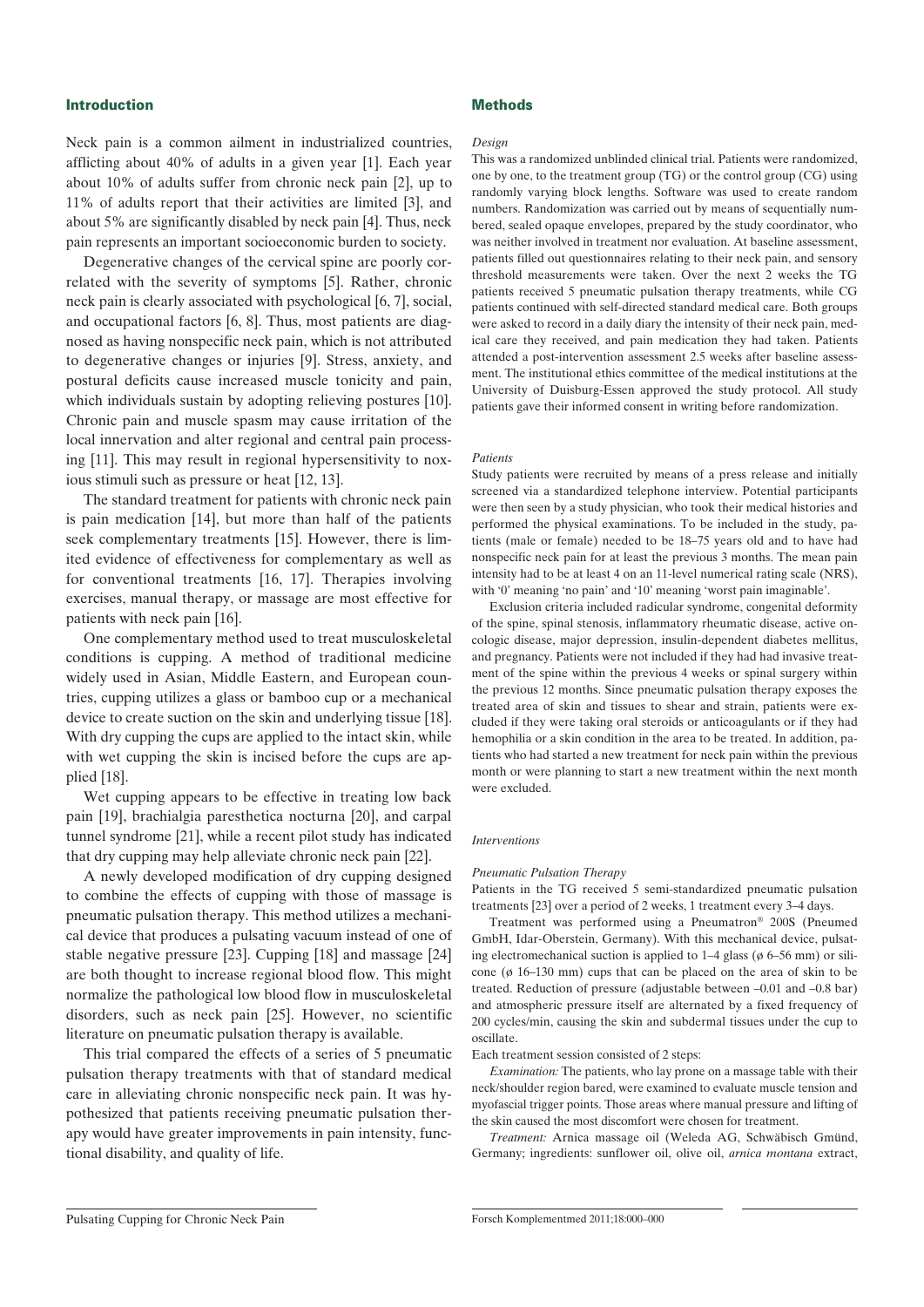*betula alba* leaf extract, and natural essential oils) was applied to the neck and shoulder region. A 38-mm diameter glass cup was placed on the skin and was stroked over the painful region in sweeping movements. Negative pressure intensity was adjusted according to the patient's sensitivity to elicit the sensation of strong but comfortable oscillation. Normally, 50–70% of maximal pressure reduction (corresponding to an absolute pressure of approximately 0.60–0.44 bar) was chosen. Mainly the trapezius, levator scapulae, and semispinalis capitis muscles were treated for 10–15 min depending on the location and intensity of the individual's pain.

Next, 4 stationary 130-mm diameter silicone cups were placed on the trapezius muscle. Again, negative pressure intensity was adjusted to the patient's sensitivity. The cups were removed after 5–10 min.

#### *Standard Medical Care*

Treatment in the CG was not regulated, but patients continued selfdirected standard medical care (SMC) with their general practitioner or orthopedist. In Germany, SMC for neck pain mainly comprises physiotherapy, sports activities, and analgesics as needed [26]. Patients were allowed to use all such treatments, but no complementary therapies, e.g., acupuncture or homeopathy. Patients were asked not to change their treatment regimen during the course of the study and to record pain medications and other treatments for neck pain in their diaries. Control patients were waitlisted and offered to receive the same treatment as the TG when the trial was concluded.

#### *Outcome Measures*

#### *Primary Outcome Measure*

Patients recorded the intensity of their neck pain in a daily diary for 7 days prior to randomization and 18 days after randomization. Pain intensity was assessed 3 times a day (in the morning, at midday, in the evening) on an 11-level NRS. The pretreatment ratings (the 7 days prior to randomization) were averaged and served as the baseline measurement of neck pain intensity. Since the intervals of time between treatments differed (1 treatment every 3–4 days), pain ratings after each treatment were averaged using all 3 ratings on treatment day and on each day following treatment day until the day preceding the next treatment.

#### *Secondary Outcome Measures*

*Pain at motion:* Patients were asked to successively carry out 6 different movements of their heads (flexion, extension, lateral flexion right/left, and rotation right/left) and to rate the intensity of pain induced by each motion on a 10 cm visual analog scale (VAS) [27].

*Neck-related function and health-related quality of life:* Functional disability was measured using the neck disability index (NDI) [28], a 10-item reliable instrument to measure limitations in the activities of daily living due to neck pain. Scores may range from 0–100 with higher ratings indicating poorer function. Health-related quality of life was assessed using the short form 36-health survey questionnaire (SF-36) [29], a 36-item reliable instrument to assess 8 dimensions of general health (physical functioning, physical role functioning, bodily pain, general health perceptions, vitality, social role functioning, emotional role functioning, and mental health) and 2 sum scores (physical and mental). Scores may range from 0–100 with higher ratings indicating a better quality of life. Perceived change in health status was recorded on an unscaled item.

#### *Sensory Measurements*

Pressure pain threshold, mechanical detection threshold, and vibration detection threshold were measured a) at the site of maximal pain, which the patient indicated on a pain diagram, and verified by physical examination, and b) in an adjacent region, 1–2 cm outside the painful area. Thresholds determined at 2 control sites, the right hand and foot, served as measures of intra-observer reliability.

Measurements were performed according to the quantitative sensory testing protocol [30]. Pressure pain threshold was measured using an electronic algometer (Somedic Sales AB, Hörby, Sweden) with a 1 cm<sup>2</sup> circular probe. Pressure was applied at a rate of 50 kPa/s to the neck, to the thenar eminence, and over the abductor hallucis muscle. The patients pressed a switch to indicate when the sensation changed from pressure alone to pressure and pain. The pressure applied at that point in time was recorded. It was stressed to the patients that their pain threshold was being measured, not their pain tolerance. The log-transformed arithmetic mean of 3 threshold determinations was calculated for each test site [30]. The intra-observer reliability (Pearson's r) was 0.71 for the hand and 0.70 for the foot.

Mechanical detection threshold was measured with a set of von Frey filaments (Somedic Sales AB) that exert forces between 0.26 and 1,080 mN. The threshold was determined by the method of limits, whereby the stimulus intensity is decreased until the patient can no longer perceive the touch and is then increased until the patient first perceives the touch again. Five series of descending and ascending stimulus intensities were made. The final threshold was the log-transformed geometric mean of these 5 series [30]. The intra-observer reliability was  $r = 0.70$  for the hand and  $r = 0.60$  for the foot.

To measure the vibration detection threshold, a Rydel-Seiffer tuning fork (64 Hz, 8/8 scale) was placed over a bony prominence (a spinal process, the ulnar styloid process, or the medial malleolus) and patients were instructed to report when the sensation of vibration ceased. The arithmetic mean of 3 threshold determinations was calculated [30]. The intraobserver reliability was  $r = 0.81$  for the hand and  $r = 0.80$  for the foot.

#### *Statistical Analysis*

The study was powered to detect an effect size of the primary outcome measure of 0.87, which was estimated based on the findings of a pilot study on dry cupping in chronic neck pain [22]. To detect this effect with 80% power and a 2-sided  $\alpha$  of 0.05, a sample of 44 patients was needed. To account for possible dropouts, a sample of 50 patients was chosen.

All outcome measures were analyzed based on the intention-to-treat population. Missing data were replaced by carrying the last observation forward. Neck pain intensity (pain diaries) was analyzed with a repeatedmeasures analysis of covariance (ANCOVA) [31], which took 'time' as the within-subject factor, 'group' as a between-subject factor, and the baseline measure as a linear covariant. All other parametric outcome criteria were analyzed with univariate ANCOVAs with 'group' as a between-subject factor and the respective baseline value as a linear covariant. The SF-36 'change in health status' was analyzed by means of the Mann-Whitney U-test.

A p value of <0.05 was considered statistically significant for all statistical tests. P values were adjusted for multiple testing according to Bonferroni, i.e., for pain intensity with 5 post-hoc tests and for SF-36 with 10 subtests. For primary outcome measure, effect size (Cohen's d) was calculated as the group difference in post-treatment pain intensity, divided by the pooled standard deviation, subtracted by the group difference in baseline pain intensity, and divided by the pooled standard deviation.

## **Results**

## *Patients*

Between August 2009 and July 2010, 109 patients were screened for eligibility, of whom 59 were ineligible. The most common reasons for exclusion were minor neck pain,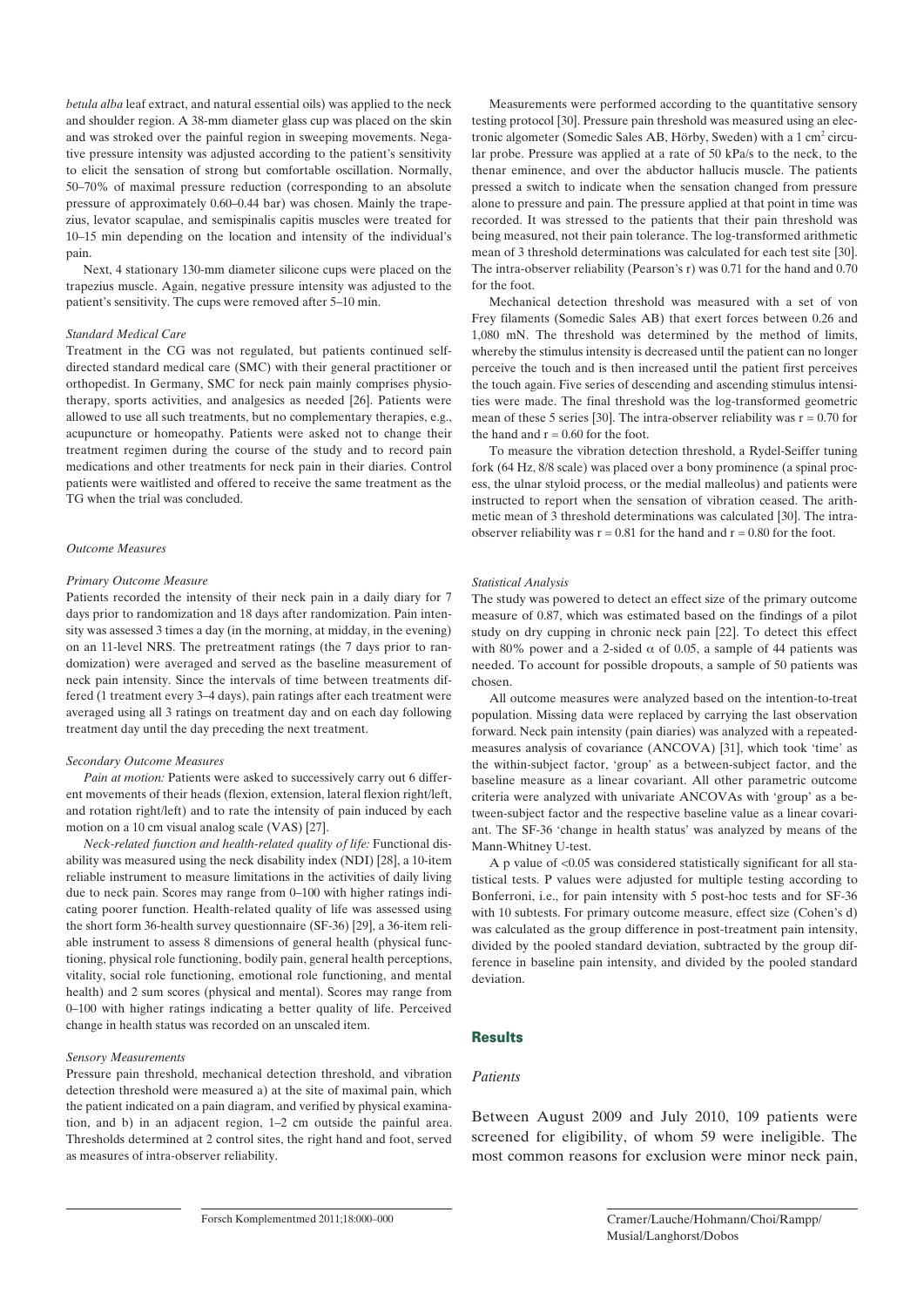

Fig. 1. Participant flow diagram.

radicular syndrome, and inflammatory rheumatic diseases (fig. 1). Of the remaining 50 patients, 25 were randomized to the TG and 25 to the CG. One patient in each group discontinued the study before baseline assessment. Three patients in the TG and 2 patients in the CG were lost to follow-up. Since statistical analyses were based on the intention-totreat population, missing values for patients completing baseline assessment but discontinuing before post-intervention assessment were replaced by carrying the last observation forward.

No significant differences between groups at baseline were found in demographic characteristics, neck pain characteristics, or treatment expectations (table 1).

During the 7 days prior to randomization, the TG patients used a mean of  $0.13 \pm 0.29$  of the defined daily dose (DDD) [32] of an analgesic and the CG patients used a mean of  $0.09 \pm 0.13$  of the DDD. During the treatment period, the mean daily use of pain medication fell to  $0.07 \pm$ 0.17 (-49.4%) of the DDD in the TG and to  $0.07 \pm 0.11$  $(-21.9\%)$  of the DDD in the CG (p = 0.735). Prior to randomization, TG patients received  $0.21 \pm 0.72$  physiotherapy treatments (PT) per week and patients in the CG received  $0.17 \pm 0.38$  PT per week. During the treatment period, TG patients received  $0.13 \pm 0.49$  PT and CG received  $0.24 \pm$ 0.63 PT per week ( $p = 0.474$ ).



Fig. 2. Mean ratings of perceived pain intensity (+SEM) for the treatment group (TG) and the control group (CG). Mean pretreatment ratings (baseline) and mean ratings following each treatment  $(Ø1–Ø5)$  are depicted. P values from Bonferroni corrected post-hoc tests are indicated as:  $*$ p < 0.01;  $*$  $*$ p < 0.002.

## *Outcome Measures*

## *Primary Outcome Measure*

A repeated measurement ANCOVA of pain intensity revealed a significant group  $\times$  time interaction (p = 0.038). At baseline, the mean pain intensities were  $4.12 \pm 1.45$  and  $4.20 \pm 1.45$ 1.57 for the TG and the CG, respectively. After the first treat-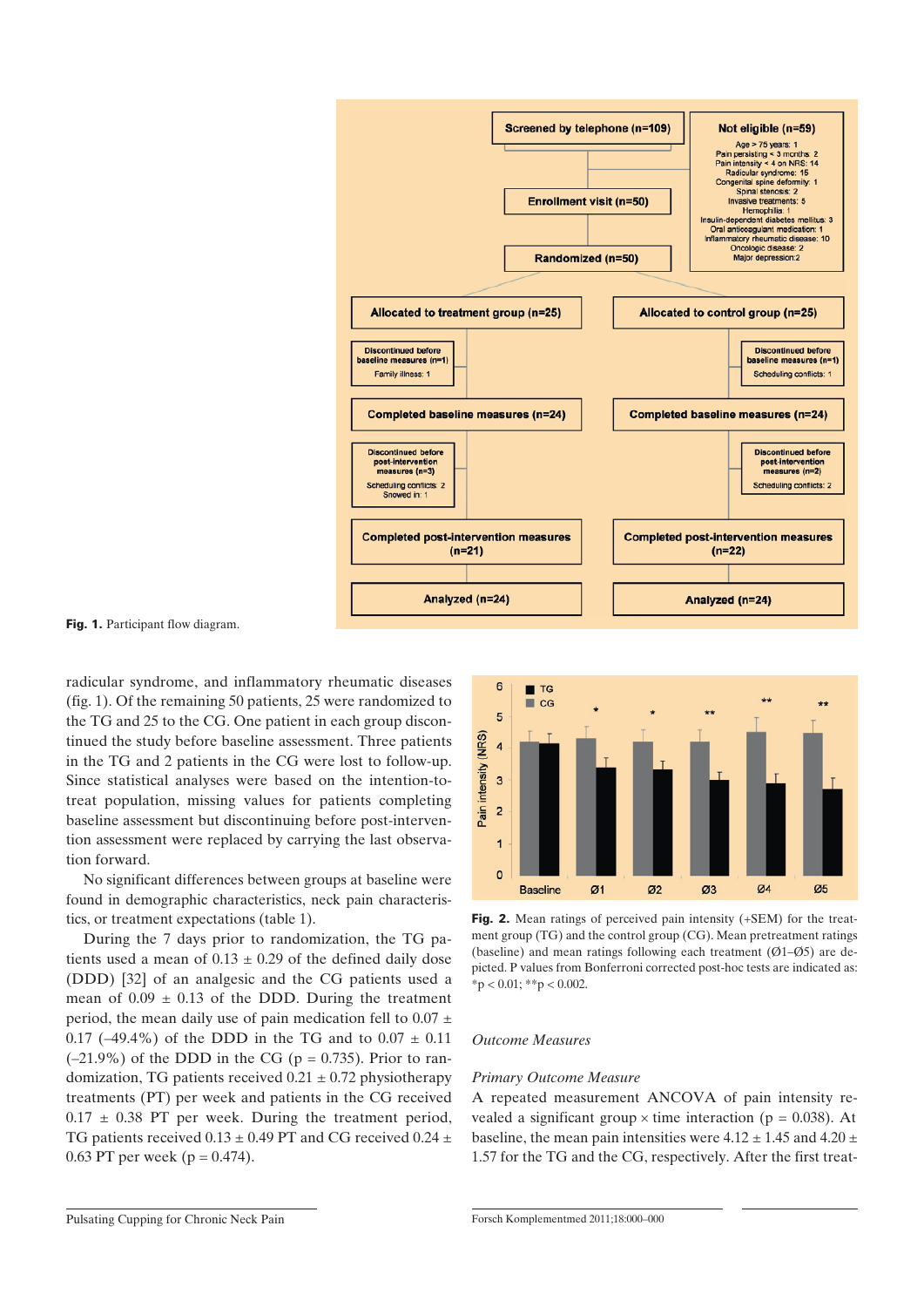Table 1. Means  $(\pm SD)$  of baseline characteristics

|                                      | $TG (n = 24)$       | $CG (n = 24)$      | Group difference<br>$(95\% \text{ CI})$ | p value |
|--------------------------------------|---------------------|--------------------|-----------------------------------------|---------|
| Demographic characteristics          |                     |                    |                                         |         |
| Age                                  | $44.46 \pm 10.79$   | $47.88 \pm 13.50$  | $-3.53(-10.52; 3.68)$                   | 0.34    |
| Women / men                          | 83.3% / 16.7%       | 75%/25%            | N/A                                     | 0.48    |
| Neck pain characteristics            |                     |                    |                                         |         |
| Duration, months                     | $107.04 \pm 101.84$ | $107.17 \pm 87.18$ | $-0.13(-55.21; 54.96)$                  | 1.00    |
| Pain intensity <sup>a</sup>          | $4.12 \pm 1.45$     | $4.20 \pm 1.57$    | $-0.07$ $(-0.99; 0.85)$                 | 0.88    |
| Functional disability                | $25.92 \pm 8.27$    | $29.17 + 9.65$     | $2.59(-8.47; 1.97)$                     | 0.22    |
| <i>Bothersomeness</i> <sup>b</sup>   |                     |                    |                                         |         |
| <b>VAS</b>                           | $4.45 \pm 2.17$     | $4.18 \pm 1.90$    | $0.28(-0.91; 1.46)$                     | 0.64    |
| Days/month                           | $1.40 \pm 2.27$     | $1.40 \pm 2.21$    | $0.00(-1.30; 1.30)$                     | 1.00    |
| <i>Treatments previously used, %</i> |                     |                    |                                         |         |
| Spinal operations                    | 4.2                 | 0.0                | N/A                                     | 0.32    |
| Pain medication                      | 75.0                | 66.7               | N/A                                     | 0.53    |
| Treatment expectation $(VAS)^c$      | $8.03 \pm 1.68$     | $7.49 \pm 1.98$    | $0.54(-0.53; 1.61)$                     | 0.32    |

<sup>a</sup>Mean pretreatment pain intensity in the pain diary.

b Patients were asked to rate the average bothersomeness on a 10 cm VAS and to rate how many days they were seriously bothered by their neck pain the previous three month.

Patients were asked to rate their expectations of the pneumatic pulsation therapy on a 10 cm VAS scale from 0 = 'not effective at all' to 10 cm = 'most effective'.

 $TG = Treatment$  group;  $CG = control$  group;  $VAS = visual$  analog scale.

Table 2. Baseline scores, post-intervention scores and treatment effects on pain at motion, functional disability and health-related quality of life (SF-36). Means  $(\pm SD)$  are shown

|                            | <b>TG</b>         |                   | CG                |                   | Group difference              | $p$ value <sup><math>a</math></sup> |
|----------------------------|-------------------|-------------------|-------------------|-------------------|-------------------------------|-------------------------------------|
|                            | <b>Baseline</b>   | post-intervention | baseline          | post-intervention | $(95\% \text{ CI})$           |                                     |
| Pain at motion (sum)       | $24.84 \pm 11.93$ | $16.73 \pm 11.57$ | $22.05 \pm 8.74$  | $26.15 \pm 10.00$ | $-11.22(-16.24; -6.20)$       | < 0.001                             |
| Pain at motion (maximum)   | $6.00 \pm 2.38$   | $3.52 \pm 2.65$   | $5.29 \pm 1.90$   | $5.03 \pm 2.18$   | $-1.90$ ( $-3.16$ ; $-0.63$ ) | 0.004                               |
| Functional disability      | $25.92 \pm 8.23$  | $20.44 \pm 10.17$ | $29.17 \pm 9.65$  | $28.83 \pm 11.94$ | $-5.78(-10.80; -0.76)$        | 0.025                               |
| SF-36 subscales            |                   |                   |                   |                   |                               |                                     |
| Physical functioning       | $81.25 \pm 13.37$ | $85.42 \pm 12.68$ | $77.29 \pm 11.79$ | $74.79 + 15.28$   | 7.22(1,92;12,51)              | 0.009                               |
| Physical role functioning  | $52.08 \pm 36.80$ | $76.04 \pm 33.36$ | $46.88 \pm 41.25$ | $44.79 \pm 42.97$ | 28.32 (9.73; 46.91)           | 0.004                               |
| Bodily pain                | $43.92 \pm 13.78$ | $56.88 + 17.86$   | $44.33 + 14.98$   | $43.29 \pm 18.41$ | 13.83 (4.42; 23.24)           | 0.005                               |
| General health perceptions | $66.48 \pm 18.23$ | $71.15 \pm 19.39$ | $62.54 \pm 15.52$ | $60.74 \pm 19.41$ | $4.02$ ( $-2.92$ ; 10.96)     | 0.249                               |
| Vitality                   | $53.65 \pm 14.20$ | $60.10 \pm 18.16$ | $53.33 \pm 17.24$ | $53.33 \pm 18.28$ | $6.53$ ( $-1.43$ ; 14.49)     | 0.105                               |
| Social functioning         | $75.52 \pm 21.01$ | $87.50 \pm 20.19$ | $80.21 \pm 17.65$ | $79.69 \pm 23.83$ | 11.00(0.50; 21.50)            | 0.041                               |
| Emotional role functioning | $71.01 \pm 36.66$ | $77.78 \pm 37.64$ | $65.28 \pm 43.38$ | $60.42 \pm 41.36$ | $13.43(-6.83; 33.69)$         | 0.188                               |
| Mental health              | $65.83 \pm 17.37$ | $71.33 \pm 19.48$ | $65.67 \pm 18.68$ | $69.00 \pm 18.24$ | $2.18(-3.47; 7.83)$           | 0.441                               |
| SF-36 component scores     |                   |                   |                   |                   |                               |                                     |
| Physical                   | $43.85 \pm 7.65$  | $47.60 \pm 7.93$  | $41.66 \pm 7.09$  | $40.49 \pm 8.03$  | 5.80 (2.34; 9.27)             | 0.002                               |
| Mental                     | $46.79 \pm 9.97$  | $49.83 \pm 11.66$ | $47.48 \pm 12.21$ | $48.07 \pm 11.65$ | $2.01 (-2.62; 6.64)$          | 0.386                               |

a Italic p values indicate significant group differences.

P values for SF-36 subscales and component scores were adjusted for multiple testing. P values < 0.005 were considered statistically significant.  $TG = Treatment$  group;  $CG = control$  group.

ment, the mean pain intensity fell to  $3.39 \pm 1.42$  (-17.8%) in the TG and increased to  $4.29 \pm 1.74$  (+2.1%) in the CG  $(p = 0.008)$ . This effect was maintained until the end of the treatment period. After the 5th treatment, the mean intensity was  $2.72 \pm 1.62$  (-34.1%) in the TG and  $4.44 \pm 1.96$  (+5.7%) in the CG (Cohen's  $d = 0.9$ ;  $p = 0.001$ ) (fig. 2).

## *Secondary Outcome Measures*

*Pain at motion:* Pain at motion decreased more in the TG than in the CG (table 2). The mean pain intensity (sum score over all head movements) decreased by 32.7% in the TG and increased by 18.6% in the CG. The mean maximum pain intensity (the head movement eliciting the most intense pain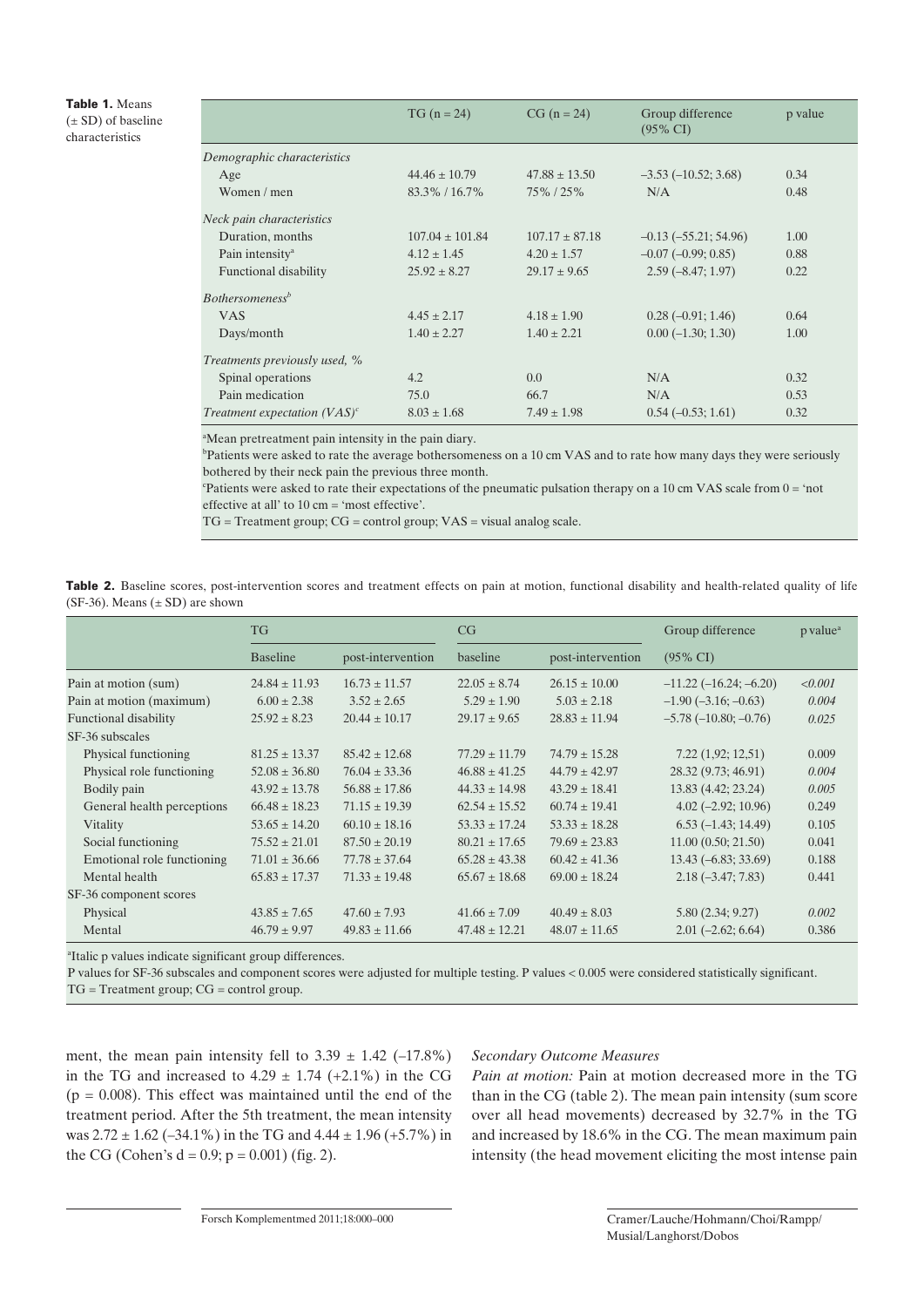**Table 3.** Means  $(\pm SD)$  for mechanical detection, pressure pain and vibration detection thresholds at baseline and post-intervention

|                                                                      | <b>TG</b>       |                   | CG              |                   | Group difference          | p value <sup>a</sup> |  |
|----------------------------------------------------------------------|-----------------|-------------------|-----------------|-------------------|---------------------------|----------------------|--|
|                                                                      | baseline        | post-intervention | baseline        | post-intervention | $(95\% \text{ CI})$       |                      |  |
| Site of maximal pain                                                 |                 |                   |                 |                   |                           |                      |  |
| Mechanical                                                           | $0.46 \pm 0.45$ | $0.55 \pm 0.43$   | $0.57 \pm 0.47$ | $0.54 \pm 0.47$   | $0.10 (-0.08; 0.28)$      | 0.287                |  |
| Pressure                                                             | $2.41 \pm 0.15$ | $2.46 \pm 0.15$   | $2.36 \pm 0.16$ | $2.34 \pm 0.15$   | 0.08(0.03; 0.13)          | 0.002                |  |
| Vibration                                                            | $5.90 \pm 1.48$ | $5.51 + 1.53$     | $5.50 + 1.36$   | $5.53 + 1.40$     | $-0.11$ $(-0.79; 0.57)$   | 0.745                |  |
| Adjacent region                                                      |                 |                   |                 |                   |                           |                      |  |
| Mechanical                                                           | $0.33 + 0.42$   | $0.31 \pm 0.37$   | $0.44 \pm 0.63$ | $0.37 \pm 0.55$   | $-0.07$ $(-0.32; 0.18)$   | 0.581                |  |
| Pressure                                                             | $2.44 \pm 0.20$ | $2.47 \pm 0.19$   | $2.41 \pm 0.18$ | $2.36 \pm 0.16$   | 0.09(0.04; 0.14)          | < 0.001              |  |
| Vibration                                                            | $5.85 \pm 1.51$ | $5.35 \pm 1.85$   | $5.25 \pm 1.54$ | $5.08 \pm 1.45$   | $-0.25$ ( $-0.86$ ; 0.36) | 0.414                |  |
| <sup>a</sup> Italic p values indicate significant group differences. |                 |                   |                 |                   |                           |                      |  |

TG = Treatment group; CG = control group.



Fig. 3. Mean pressure pain thresholds in  $\lg(kPa)$ (+SEM) at baseline and after the intervention. Measures for the site of maximal pain (left) and the adjacent region (right) are depicted. P values < 0.01 are indicated by 2 asterisks (\*\*) and p values  $< 0.001$  by 3 asterisks (\*\*\*).

at baseline) decreased by 41.3% for the TG and by 4.9% for the CG.

*Neck-related function and health-related quality of life*: NDI improved significantly in the TG compared to the CG (table 2). Analyses of SF-36 scores revealed that physical role function, bodily pain, and the physical component score improved more in the TG than in the CG (table 2). Under 'change in health status' significantly more patients in the TG than in the CG rated their health to be better after treatment ( $p < 0.001$ ).

*Sensory measurements:* At the end of the trial, pressure pain thresholds at the site of maximal pain and in the adjacent region had increased significantly more in the TG than in the CG (table 3; fig. 3).

No significant group differences were found in mechanical and vibration detection thresholds (table 3).

## *Correlation Analysis*

There was a significant negative correlation between posttreatment pain intensity and pressure pain threshold at the site of maximal pain ( $r = -0.34$ ;  $p = 0.025$ ), and a trend for the adjacent region ( $r = -0.29$ ,  $p = 0.053$ ), as well as a significant correlation with functional disability ( $r = 0.52$ ,  $p < 0.001$ ).

*Safety*

There were no serious adverse events. Minor adverse events in the TG included muscle soreness for  $1-2$  days  $(n = 2)$ , minor hematoma at the treated site for 2 days  $(n = 1)$  and increased neck pain for  $1-5$  h (n = 2).

## **Discussion**

Chronic neck pain is very prevalent in industrialized countries [1]. Since conventional treatments for chronic neck pain have limited evidence [16, 17], patients often request complementary therapies [15]. Massage [33, 34] and cupping [22] appear to be beneficial in treating neck pain. Since pneumatic pulsation therapy is designed to combine the effects of cupping and massage [23], positive effects on chronic neck pain can be assumed. In this trial the effects of pneumatic pulsation therapy was compared with that of standard medical care in alleviating chronic nonspecific neck pain.

Upon completion of the trial, patients in the TG, who had received 5 pneumatic pulsation treatments over a period of 2 weeks, reported a significant decrease in the intensity of their neck pain at rest and at motion and significantly less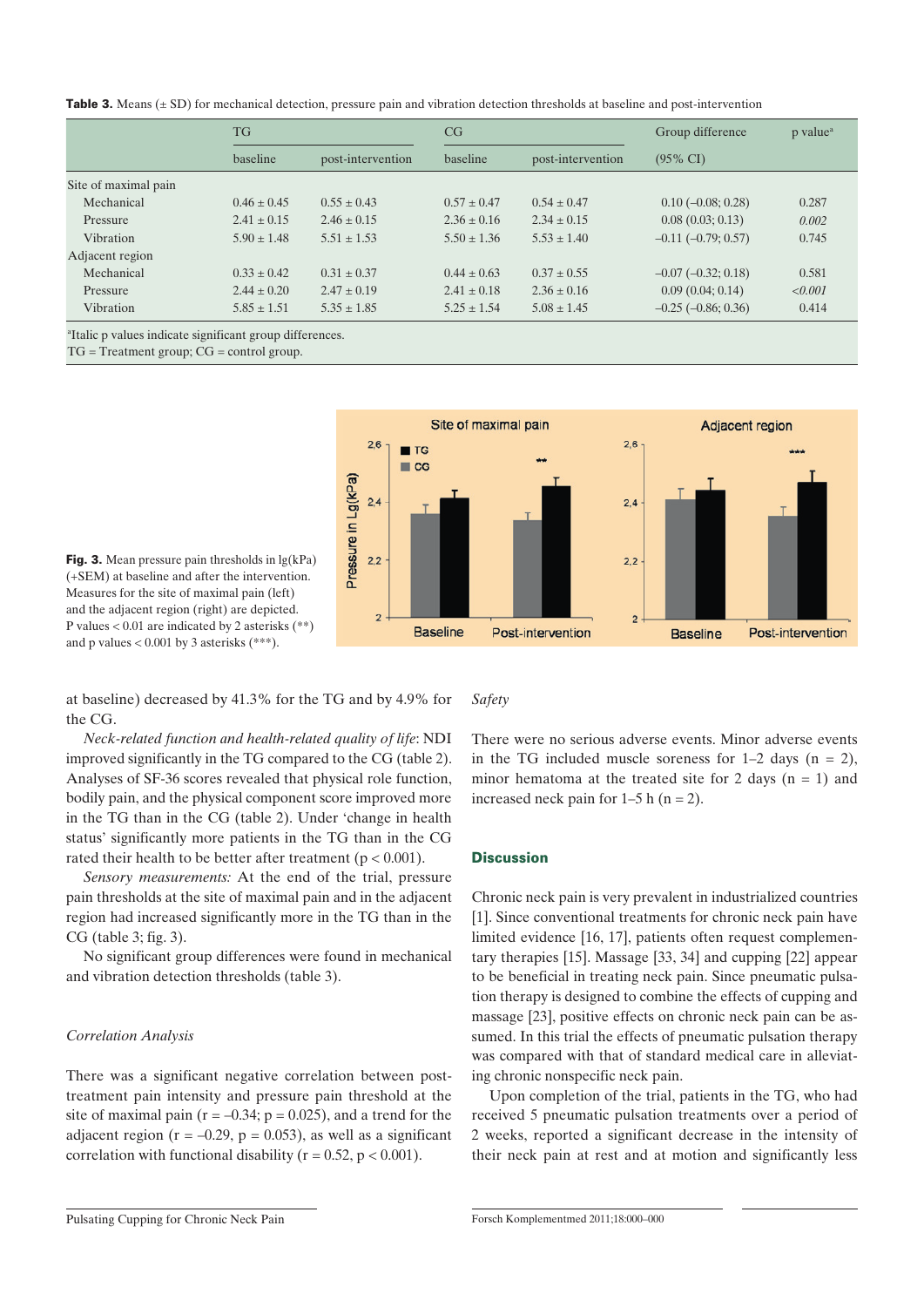functional disability than patients in the CG, who had received standard medical care alone. According to the criteria of Dworkin et al. [35], these reductions in both measures are clinically relevant. Furthermore, increases in pressure pain thresholds were greater in patients in the TG, indicating that their pain sensitivity had decreased. The physical dimensions of quality of life, i.e., physical role function, bodily pain, and the physical component score, improved to a greater extent in the TG than in the CG. Post-treatment pain intensity was correlated with functional disability and sensitivity to pain.

The results of this study are unlikely to be due to the pain medication taken or the physiotherapy received, their use in the 2 groups being comparable and in general limited, i.e., less than 1 DDD/week and less than 1 PT/month. Thus, it is unlikely that the symptomatic improvements associated with study treatments represent a simple add-on effect.

Since degenerative changes in the cervical spine are common in asymptomatic persons as well as in patients with neck pain [5], nonspecific neck pain is thought to be mainly caused by muscular problems. Muscle spasm can cause pain by stimulating mechanosensitive nociceptors or by compressing local blood vessels, leading to ischemic pain [24]. Sustained stimulation of peripheral nociceptors can initiate and maintain sensitization of nociceptor or spinal neurons [11], and nervous tissue may become locally inflamed when blood vessels become compressed [12]. Both mechanisms are thought to induce hypersensitivity to noxious stimuli [11], reflected in lower pressure pain thresholds in patients with chronic neck pain [12, 13].

The physiological effects of low-amplitude oscillation of the skin and underlying tissues have not yet been investigated. However, petrissage, the manual lifting and kneading of muscle tissue, has been shown to decrease neuromuscular excitability [36, 37]. Massage is thought to utilize this inhibitory effect to reduce muscle spasm [24]. Moreover, petrissage locally increases muscle circulation [38]. Pneumatic pulsation therapy, lifting and kneading muscle tissue by means of a pulsating vacuum, may induce similar inhibitory effects, reduce muscle spasm, and increase muscle circulation. Thereby, nociceptor stimulation and local ischemia are reduced, and neck pain, functional disability, and pressure pain hypersensitivity would be decreased.

Since the topical application of arnica has been shown to reduce musculoskeletal pain [39, 40], it may also have contributed to the pain relief found in this study.

The results of this trial are in line with those of trials on the effects of massage in treating chronic neck pain, although massage was incorporated as only 1 component of multimodal interventions in many trials [41]. However, in 2 trials massage was the sole intervention: a home program of trigger point massage reduced the intensity of neck pain and increased the pressure pain threshold in patients with chronic neck pain [33]. The application of Swedish and clinical massage techniques reduced functional disability and symptom bothersomeness in patients with chronic neck pain [34].

A recent pilot study found that dry cupping had more favorable effects on chronic neck pain than being simply on a waiting-list for that treatment [22]. Moreover, in a trial of wet cupping for carpal tunnel syndrome in which neck pain was also measured, cupping was more effective than the topical application of heat in relieving neck pain [21].

A limitation for this study is that the 2 groups are not completely comparable. Since increased attention received from the therapists by the TG patients was not controlled for, nonspecific effects may have played a role in the apparent effects of pneumatic pulsation therapy. However, a systematic review of the nonspecific effects of repeated sham treatments (3–12 applications) on mild to moderate chronic neck pain (3–5 cm VAS) found small to medium average effect sizes, with several studies reporting virtually no effect at all [42]. Therefore, the large effect (Cohen's  $d = 0.9$ ) of pneumatic pulsation therapy on pain intensity found in this study can hardly be completely accounted for by nonspecific effects. A further limitation is the rather mild baseline pain intensity. Pain intensities reported by the patients in this study were at the lower end of the inclusion criteria scale. Some patients even fell below the required pain intensity of 4 on the NRS. This can be regarded as a possible source of bias, since patients might have exaggerated their complaints during screening to ensure inclusion into the study. Due to the mild baseline pain intensity, any absolute reduction of pain intensity also had to be small. However, in trials of different types of massage for neck pain, baseline pain intensity was comparably low (2.6–5.7 cm VAS), and the effect size of pain relief was lower  $(d = -0.01 - 0.75)$ [27, 33, 41, 43]. Another limitation is the lack of a long-term follow-up.

The strengths of this trial include that patients' pain intensities were monitored daily and that psychophysical measurements were also taken. Pressure pain threshold is less likely to be influenced by patient subjectivity than other aspects of their pain. Thus, the reduction of hypersensitivity cannot easily be explained by nonspecific effects. All psychophysical measurements had satisfactory to good intra-observer reliability in this study.

In conclusion, pneumatic pulsation therapy appears to be a safe and effective method to alleviate pain and to enhance function and quality of life in patients suffering from chronic neck pain. The long-term effects of this treatment and comparisons with other treatments such as traditional cupping or massage should be investigated in future studies.

## Disclosure Statement

Funding: This study was supported by Pneumed GmbH, Idar-Oberstein, Germany.

Role of the sponsor: There was no influence of the sponsor on the design or conduct of the study; the collection, management, analysis, or interpretation of the data; or in the preparation, review, or approval of the manuscript.